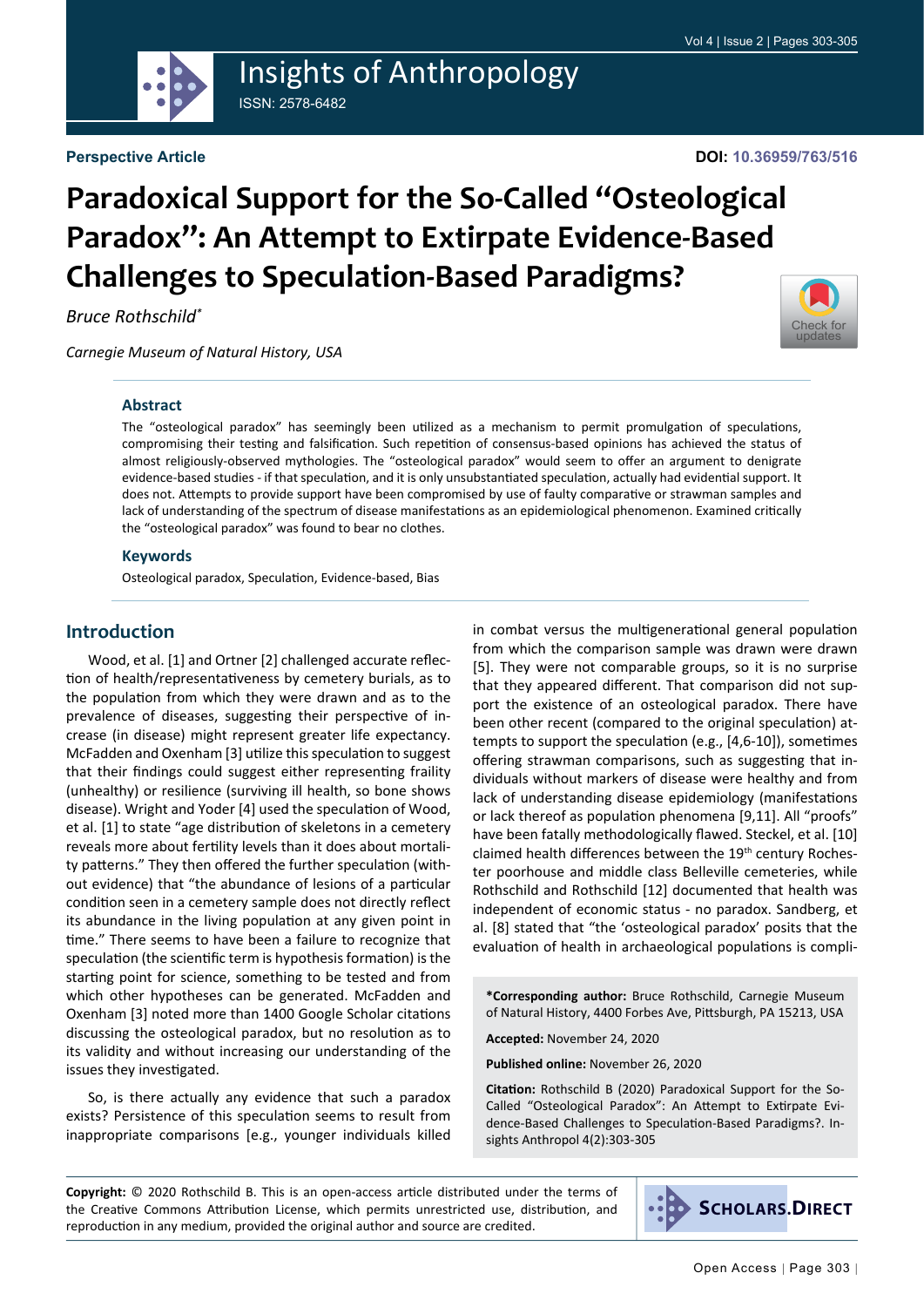cated by three factors: Fluctuating demographic patterns, selective mortality, and variable susceptibility to illness among individuals." Fluctuating demographics suggested that skeletal samples do not represent the population from which they were drawn. That might be true if randomization were not observed and if burial of individuals occurred prior to when they would be expected to acquire and manifest a given disease. However, death itself was a random event, fulfilling the premise for statistical analysis. However, the major flaw in so-called proofs of the osteological paradox was choice of comparative populations. Sandberg, et al. [8] compared dental isotopes in contemporary 4-5 year-old individuals to isotopes in older individuals (referred to as survivors) from an archeologic site. Aside from failure to document that isotope findings are actually the same in two very disparate samples from a given individual, the authors failed to address bone replacement. The replacement rate of bone in ribs is at least 4% per year, even in older individuals [13], so what is being measured in an adult is not representative of what would have been found if they had been evaluated in childhood.

There has been a fundamental problem entailing persistence of use of falsified speculations as the basis for subsequent research and inadequate understanding of the premises for epidemiologic studies:

Wright and Yoder [4] considered attribution of porotic hyperostosis to iron deficiency, a subsequently debunked speculation [14,15], as a mechanism to identify resistance to infections. This illustrated the major challenge of the osteological paradox. It was a strawman. It distracted attention from recognition that such speculation-based approaches were repeatedly promoted (e.g., [16]), despite their falsification [15,17,18]. Wright and Yoder [4] noted that malnourished contemporary children have a higher abundance of enamel hypoplasia, but then made the speculative converse claim that presence of hypoplasia in skeletal samples means the individuals suffered from malnutrition. Actually, enamel hypoplasia is a non-specific finding with many causes [19]. Wright and Yoder [4] further suggested that DNA studies would identify all individuals who had experienced specific diseases, mistakenly believing that such evidence would be uniformly retained. That again illustrated a misunderstanding of epidemiology. Sonnenschein and Soto [20] decry "the lack of significant improvements in the understanding of carcinogenesis." The consensus that has been achieved as to the elements "remained mostly irrelevant both to understanding carcinogenesis and to significantly benefiting the object of the whole effort, the cancer patient. There is a misunderstanding of the basic biological phenomenon.

Citing the "osteological paradox" has been used in attempts to denigrate any studies derived from skeletal populations [4,8], despite notable rebuttals (e.g., [21]). That the individual (human or other animal) died was suggested as evidence that they were not representative of the population. Smith [22] mentioned "subsequent discussions" of the osteological paradox, but those she cited (i.e., [21,23-25]) found no evidence to support and which actually questioned that speculation. That speculation was clearly falsified by comparative studies of arthritis in wild caught and zoological park populations [26,27]. Not only was the prevalence indistinguishable between the samples, but so, too, was the pattern of disease [27]. As long as the population samples had achieved the age by which the disease would have been acquired, they are comparable; thus, no paradox.

Snoddy, et al. [28] noted that "lack of awareness of best anthropological practices by scholars from other professional spheres can perpetuate a misunderstanding of the level of scientific study in our field," while failing to acknowledge the converse. Many in the field believed that scientific consensus identifies a group in which there is total agreement that a statement was valid. Actually, such a consensus was simply a group that agrees with and supports each other. It is not evidential. Snoddy, et al. [28] also noted that "palaeopathological methods have sometimes suffered from a kind of circular logic wherein older anthropological literature, which was no longer clinically accurate, was used as the foundation for entire diagnostic schemes." The osteological paradox was no exception. Repetition of a speculative comment was not evidence. It simply imbued a mythology. As Douglas Verret noted (12 September 2018, personal communication), consensus was political, not scientific.

Reporting of observations has seemingly been suggested (e.g., [29]), rather than scientific assessment of their implications. The rejoinder to such comments, illustrated in a geological perspective cited by Sonnenschein and Soto [20], is pertinent: "About 20 years ago there was much talk that geologists ought only to observe & not theorise; & I well remember someone saying that at this rate a man might as well go into a gravel-pit & count the pebbles & describe their coluours. How odd it is that everyone should not see that all observation must be for or against some view, if it is to be of any service." This was from an 18 September 1861 letter from Charles Darwin to Henry Fawcet [30].

If the osteological paradox speculation had merit, there would be little justification for study, other than to simply report observations - without any ability to interpret their significance. Fortunately, that speculation, unsubstantiated though oft repeated, does not have merit. Why does it persist? Perhaps it represents efforts to direct collective consciousness by denigration of scientifically test/vetted evidence that falsifies those speculations? If cemeteries and other skeletal collections were not representative of the population from which they are drawn, speculations would be untestable, those who depend upon ability to continue to espouse them could flourish.

As opposed to evidential approaches, consensus can be defined as the product of a group that agrees with and supports each other. Recall Douglas Verret's notation (12 September 2018, personal communication) that consensus is political, not scientific. Physicist Max Plank, quoted in the Times (UK) stated "a great scientific truth does not triumph by convincing its opponents and making them see the light, but rather because its opponents actually die" [31]. Physical anthropology, which studies the skeletons of organisms (both human and other) and often declines to offer itself for such study, has long been compromised by iteration of spec